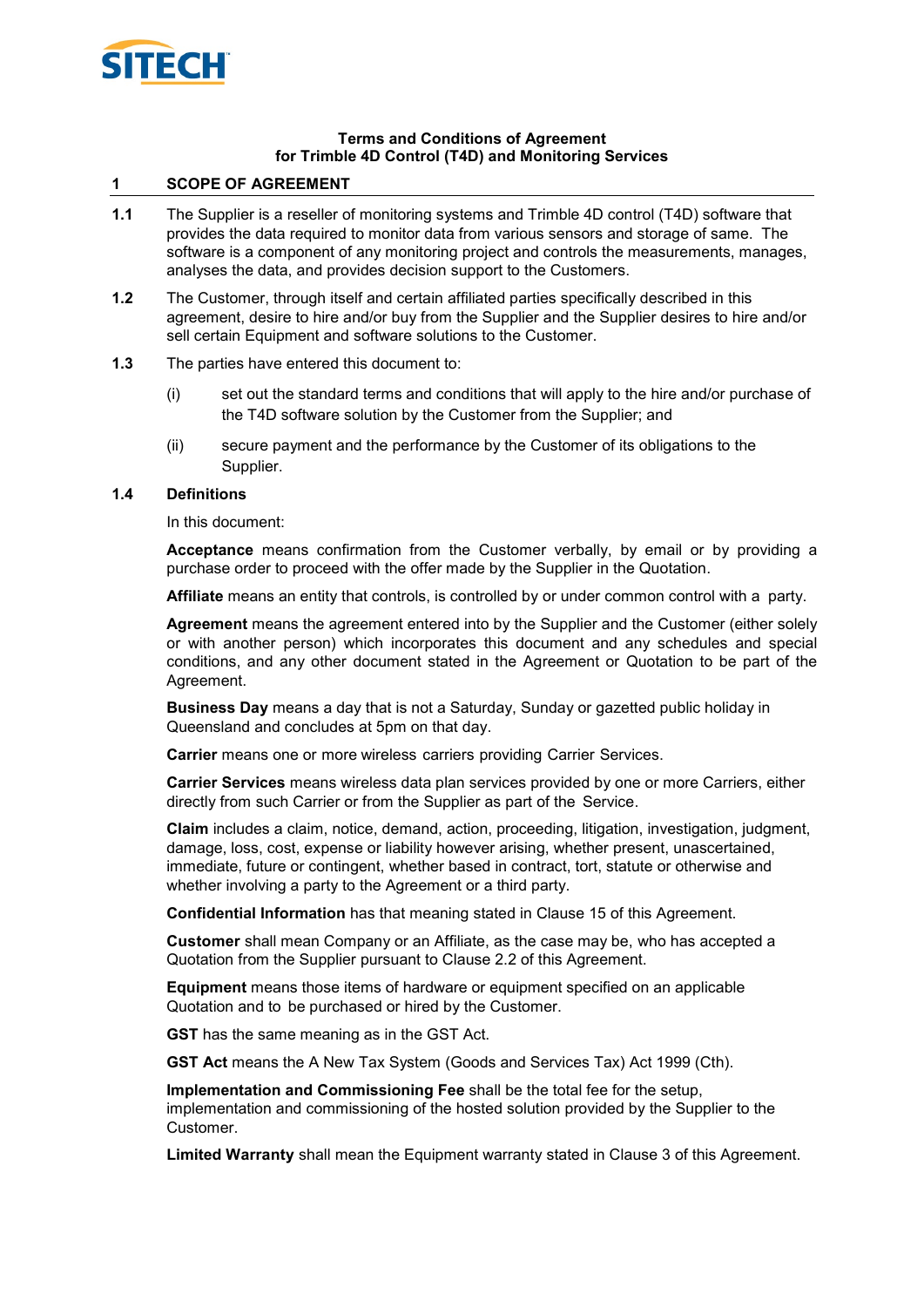**Monthly Service Fees** shall be the total fees due each month for the Service(s) provided by the Supplier to the Customer, such fees to be specified on an applicable Quotation.

**Tax Invoice** has the same meaning as in the GST Act.

**Taxes** means taxes, levies, imposts, charges and duties (including stamp and transaction duties) imposed by any Government Agency together with any related interest, penalties, fines and expenses in connection with them.

**Quotation** is the document submitted by the Supplier to the Customer by which the Supplier offers to provide Equipment and/or Service to the Customer in accordance with this Agreement.

**PPSA** means the *Personal Property Securities Act* 2009 (Cth).

**Professional Services** means the professional services and associated rates stated in Schedule 1.

**Purchase Price** as is more fully defined in Clause [3](#page-2-1) of this Agreement, shall be the total amount due and owing from the Customer as payment for the Customer's purchase of Equipment under this Agreement.

**Purchase Money Security Interest** has the meaning given to that term by the PPSA.

**RMA** shall have the meaning stated in Clause [3.6](#page-3-0) of this Agreement.

**Scope of Works** means the Scope of Works attached to the Quotation (if any).

**Service** shall mean the specific service offerings specified on an applicable Quotation to be provided by the Supplier to the Customer under this Agreement, along with certain enhancements, to the extent specified in such Quotation, including any Professional Services.

**Security Interest** in relation to any Equipment that is personal property, has the meaning given to that term by the PPSA.

**Software** means any software product delivered or made available by the Supplier to the Customer, in object code format only, whether provided with the Service.

**Subscription** is the Customer's continuing right, during the Subscription Term (as defined below), to use the Service in connection with the service.

**Subscription Term** of a Service is the term stated in the Quotation, commencing on the date the Supplier installs the Equipment corresponding to such Service, if applicable, and/or makes the Service available. The Subscription Term shall automatically renew for additional periods of one (1) month, and during such renewal period either party may terminate the Subscription Term upon thirty (30) days written notice to the non-terminating party.

**Termination Fee** as same relates to a Subscription that has been terminated during its initial Subscription Term, shall be equivalent to the Monthly Service Fees payable for such Subscription multiplied by the number of months remaining in the Subscription Term applicable to such Subscription, had the Subscription Term not been terminated early.

### **1.5 Interpretation**

In this document:

- (a) a reference to the Agreement or another document means the Agreement or that other document and any document which varies, supplements, replaces, assigns or novates the Agreement or that other document;
- (b) a reference to a clause, schedule, annexure or attachment is a reference to the clause, a schedule or an annexure to or of the Agreement;
- (c) the schedules, annexures and attachments, if any, form part of the Agreement;
- (d) a reference to a party is a reference to a party to the Agreement;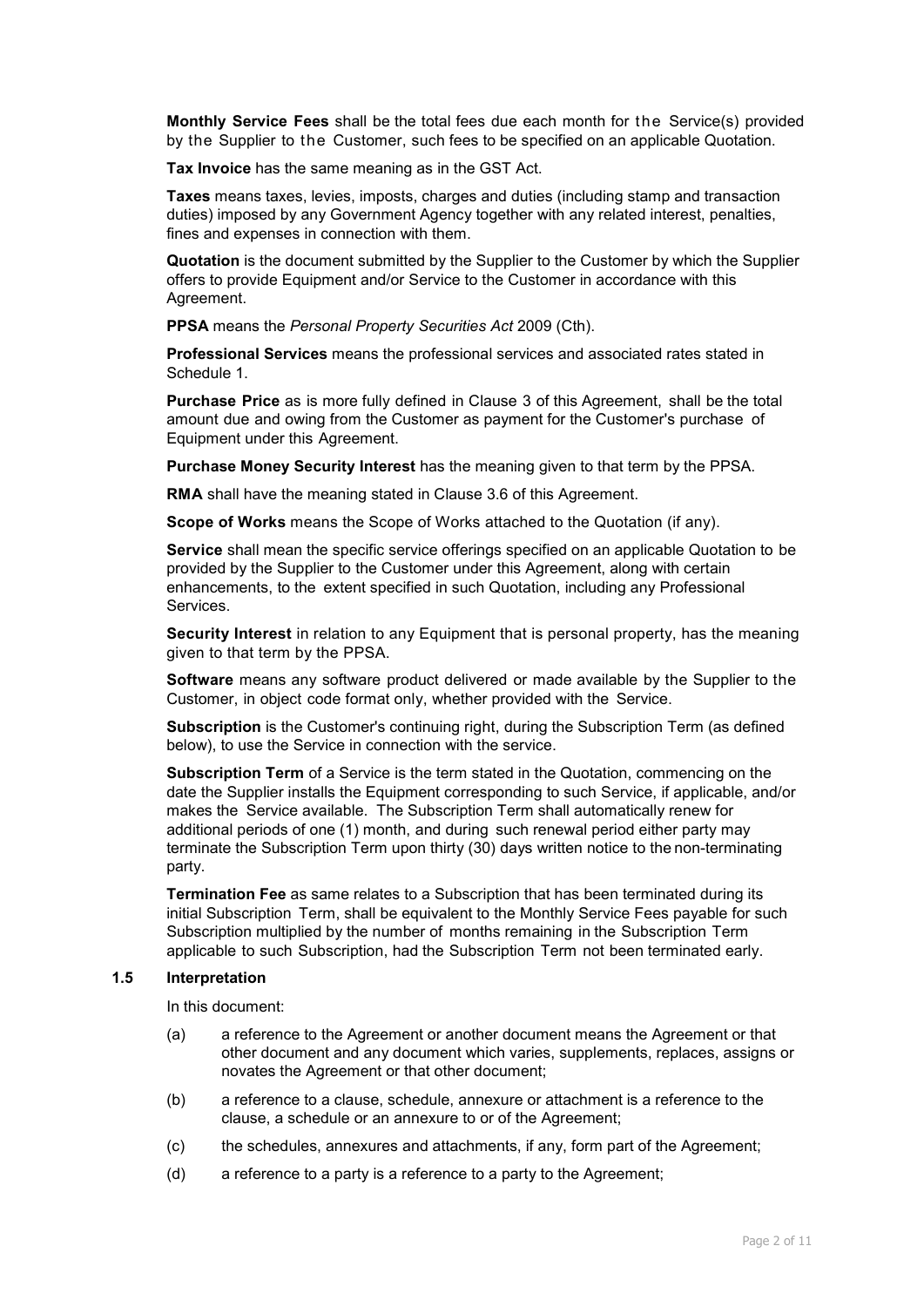- (e) a reference to a person includes its successors and permitted assigns, a natural person, corporation, trust, partnership, a body whether incorporated or unincorporated, Government Agency, any other exempt public authority or corporation sole or other entity whether it comprises a separate legal entity;
- (f) an obligation or warranty on the part of 2 or more persons binds them jointly and severally and an obligation or warranty in favour of 2 or more persons benefits them jointly and severally;
- (g) a reference to legislation means that legislation as amended or replaced;
- (h) 'including' and 'includes' are not words of limitation;
- (i) a reference to a time is to that time in the Jurisdiction;
- (j) a singular word includes the plural and vice versa;
- (k) monetary amounts are expressed in Australian dollars;
- (l) a reference to a thing includes a reference to a part of that thing; and
- (m) any consent or approval required under this document must be in writing.

### **2 QUOTATIONS**

### **2.1 Submission of Quotation(s)**

From time to time during the term of this Agreement, the Supplier may submit one or more Quotations. Each such Quotation shall be incorporated into this Agreement. To the extent of any inconsistency between the terms and conditions of a Quotation and any term or condition in this Agreement, the terms of this Agreement shall prevail.

### <span id="page-2-0"></span>**2.2 Acceptance of a Quotation**

The parties acknowledge that Acceptance by the Customer shall represent a binding agreement whereby the Supplier offers, and the Customer agrees to purchase or hire the Equipment and purchase the Service subject to the terms and conditions in this Agreement.

### <span id="page-2-1"></span>**3 PURCHASE OF EQUIPMENT**

If the Customer purchases Equipment from the Supplier pursuant to this Agreement, the terms of this Clause [3](#page-2-1) shall apply to such purchase.

### **3.1 Title Delivery and Use**

The Customer shall use the Equipment for the Customer's internal business use only and solely in connection with the Customer's use of or access to the Service. Risk of loss in and to the Equipment shall pass to the Customer from such time as the Equipment is received by the Customer. The Supplier shall not be liable for any delay in transportation of the Equipment, to the extent that the delay is reasonably beyond the control of the Supplier. The Customer shall be solely responsible for any reasonable costs incurred in connection with shipment. The Customer will pay or reimburse the Supplier for all costs of handling, carriage, duty, taxes (including GST), insurance (if applicable) and other related transport charges in connection with the delivery of the Equipment.

#### **3.2 Purchase Price**

The Purchase Price shall be the total purchase price to be paid for the Equipment as set out in the applicable Quotation. The Supplier shall invoice the Purchase Price for the Equipment, as well as any one-time fees set out in the applicable Quotation, upon the earlier of:

- (a) the date upon which such Equipment is installed at the Customer's site, or
- (b) thirty (30) days after the date the Equipment is shipped to the Customer. Billing and payment terms shall be pursuant to Clause [7](#page-6-0) of this Agreement.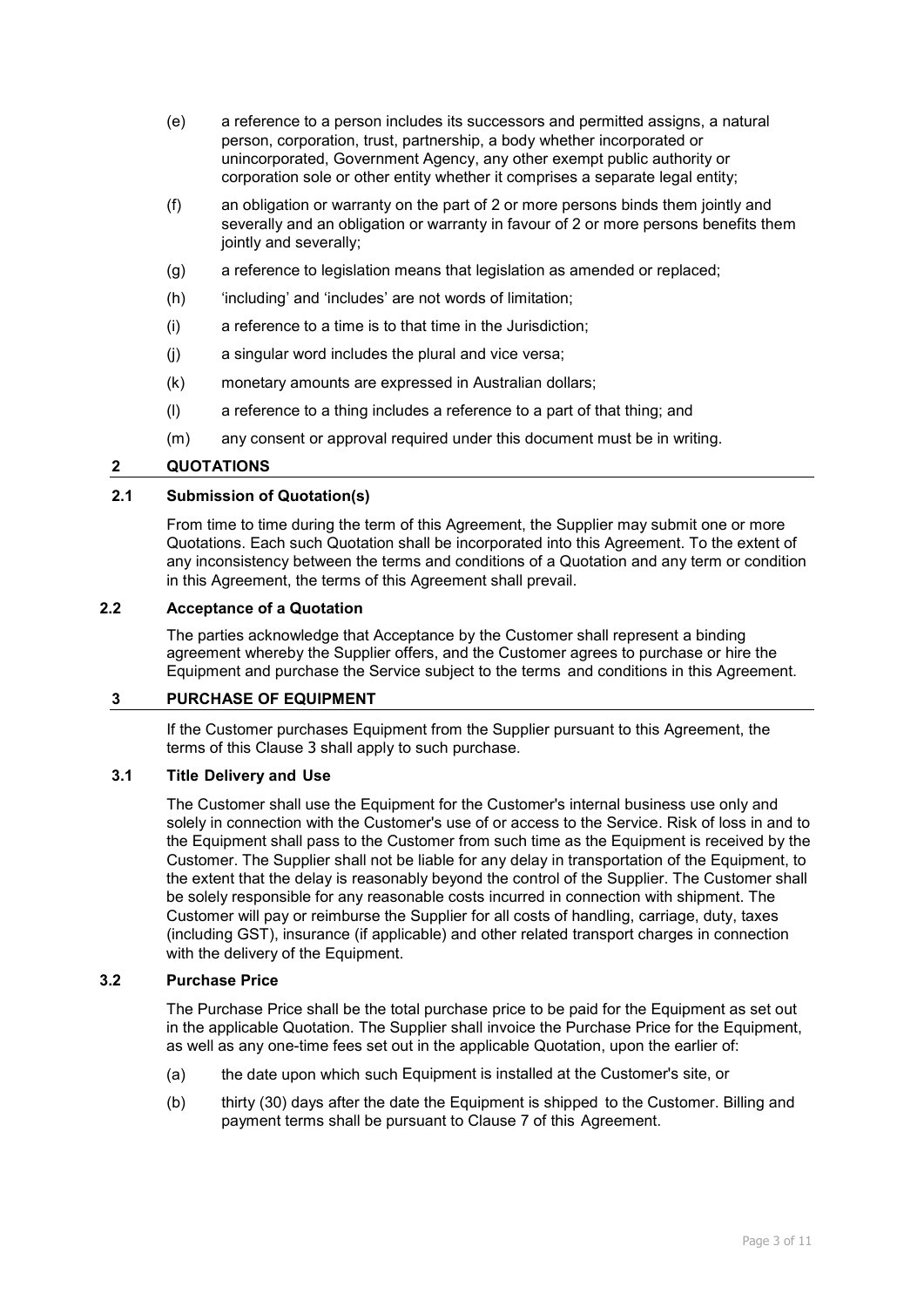### **3.3 Exchange Rate**

- (a) The Supplier will cover variations of up to +/-5% of the quoted exchange rate. Any variation greater than +/-5% between the quoted exchange rate (\$0.72 USD) and bank sell exchange rate at date of invoice shall be applied to the Customer's invoice.
- (b) The Customer accepts the bank sell exchange rate applicable at the date of the invoice as notified by the Supplier.

#### **3.4 Security Interest**

Title in the Equipment shall pass to the Customer when the Supplier has received full payment of the Purchase Price.

### **3.5 Deployment and Field Services**

- (a) Unless the Customer has purchased installation services pursuant to an applicable Quotation, the Supplier shall be not responsible for installing Equipment. The Customer shall be solely responsible for arranging for the Equipment to be installed on its site.
- (b) In the event the Customer has purchased installation services under an applicable Quotation, the Supplier or its assignee, agent and subcontractor will provide one-time installation (as defined below) of the Equipment purchased. The parties shall each make commercially reasonable efforts to schedule and complete installation within forty-five (45) days of the date the Supplier ships such Equipment to the Customer.
- (c) Installation includes installation of Equipment and other items of Equipment purchased under the Quotation on the Customer's site, pursuant to the Supplier standard installation procedure. Installation shall include only installations performed between 8:00 a.m. and 5:00 p.m., Monday to Friday, local time, excluding public holidays.
- (d) From time to time upon the Customer's request the, the Supplier or its duly authorised agent may perform onsite repair, troubleshooting, investigation, deinstallation, re-installation, replacement, or other field services (*Field Services*) for the Customer. Field Services may include, but shall not be limited to, repairing or removing Equipment and/or installing replacement Equipment at the Customer's site, regardless of whether such Equipment is removed or replaced under the Limited Warranty. The Supplier shall invoice, and the Customer shall pay, on a time and materials basis, a fee based on the Supplier's then current standard prices for any Field Services. Such fees shall be invoiced in arrears, on a monthly basis, and shall be in addition to any other charges and fees otherwise due under this Agreement.

### <span id="page-3-0"></span>**3.6 Limited Equipment Warranty**

The Supplier warrants that during the Warranty Period, all Equipment provided:

- (a) will be free from defects in materials and workmanship, and
- (b) will substantially conform to the Supplier's specifications for such Equipment (the "Limited Warranty"). This Limited Warranty does not extend to the following events unless Supplier has caused or contributed to such failures:
	- (i) any failure in the Equipment due to accident, abuse, misuse or negligent use of the Equipment;
	- (ii) any failure resulting from use in other than a normal and customary manner under normal environmental conditions and conforming to the Equipment's instructions;
	- (iii) any failure in the Equipment caused by failing to follow prescribed operating maintenance procedures;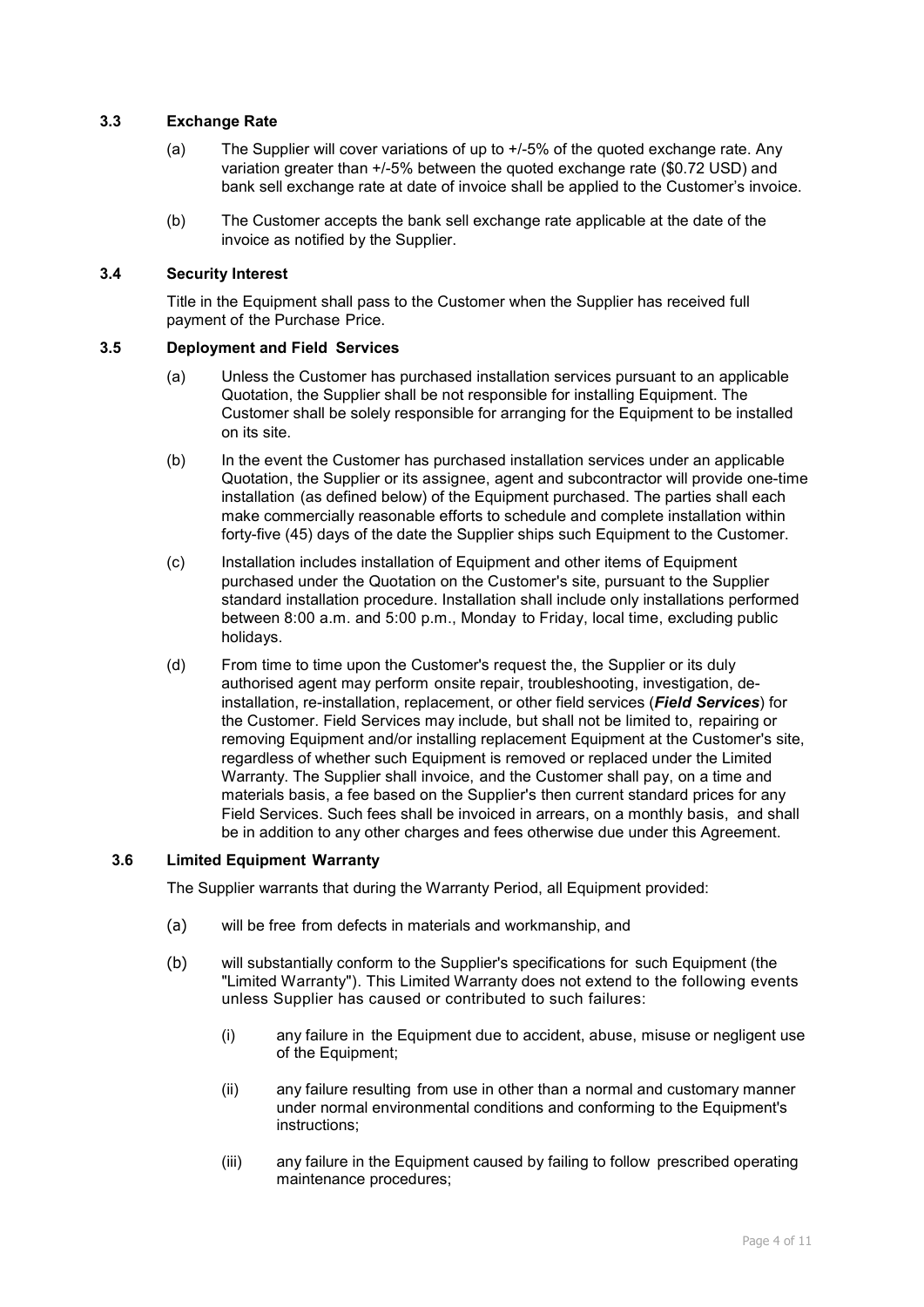- (iv) any failure in the Equipment due to modifications, alterations, additions or changes to the Equipment not made or authorised to be made by the Supplier; or
- (v) damage caused by force of nature, external causes, or act of any third party (other than the Supplier or its duly- authorised representative). This Limited Warranty shall be void and of no force or effect if any Equipment is installed or serviced by any party other than the Supplier or a third-party (including the Customer) authorised and certified by the Supplier to perform such services:
	- (A) the Customer will notify the Supplier in writing via email to [support@sitechcs.com](mailto:support@sitechcs.com) of any Equipment with defects the Customer believes to be covered by the Limited Warranty. Upon receipt of such written notice, the Supplier will first attempt to resolve the defect remotely. In the event such remote troubleshooting fails to cure the defect, and provided the defect complained of is covered by the Limited Warranty, the Supplier shall issue a Returned Material Authorisation ("RMA") number to the Customer.
	- (B) upon issue of the RMA number to the Customer, the Supplier shall ship replacement Equipment to the Customer, and shall include written RMA instructions. The Customer shall promptly return the defective Equipment to the Supplier in accordance with such written RMA instructions.
	- (C) if the defective Equipment is received by the Supplier within 7 days of the Customer receiving the RMA, and provided the Supplier verifies, in its sole reasonable discretion, that the defect in such Equipment is covered by the Limited Warranty, the Supplier will not charge the Customer any additional charges or fees for the replacement Equipment.
	- (D) if the replacement Equipment is received after expiration of the Warranty Period, or if the Supplier determines that the defective Equipment is not covered by the Limited Warranty, the Supplier shall charge the Customer, and the Customer shall pay the Supplier, for the replacement Equipment at the Supplier's then-current standard prices.
	- (E) the Customer shall be liable for any shipping and insurance charges incurred in connection with shipment of the defective Equipment or replacement Equipment (as the case may be).
- (c) This Clause [3](#page-2-1) and Clause [12](#page-8-0) state the Customer's sole remedies, and the sole liability of the Supplier, arising out of any defect in the equipment supplied.

### **4 HIRE OF EQUIPMENT**

In the event the Customer Hires Equipment from the Supplier pursuant to this Agreement, the Supplier hire terms available for download from [www.sitechcs.com](http://www.sitechcs.com/) shall apply. To extent of any inconsistency between the terms of this Agreement and the Supplier hire terms and conditions the terms of this Agreement shall prevail.

### <span id="page-4-0"></span>**5 SERVICE**

This Clause [5](#page-4-0) shall apply to a Quotation by which the Customer purchases one or more Subscriptions to the Service. The Supplier shall be responsible for administering the servers.

### **5.1 Purchase of Service and Monthly Service Fees**

The Supplier shall provide the Service to the Customer, solely for the Customer's internal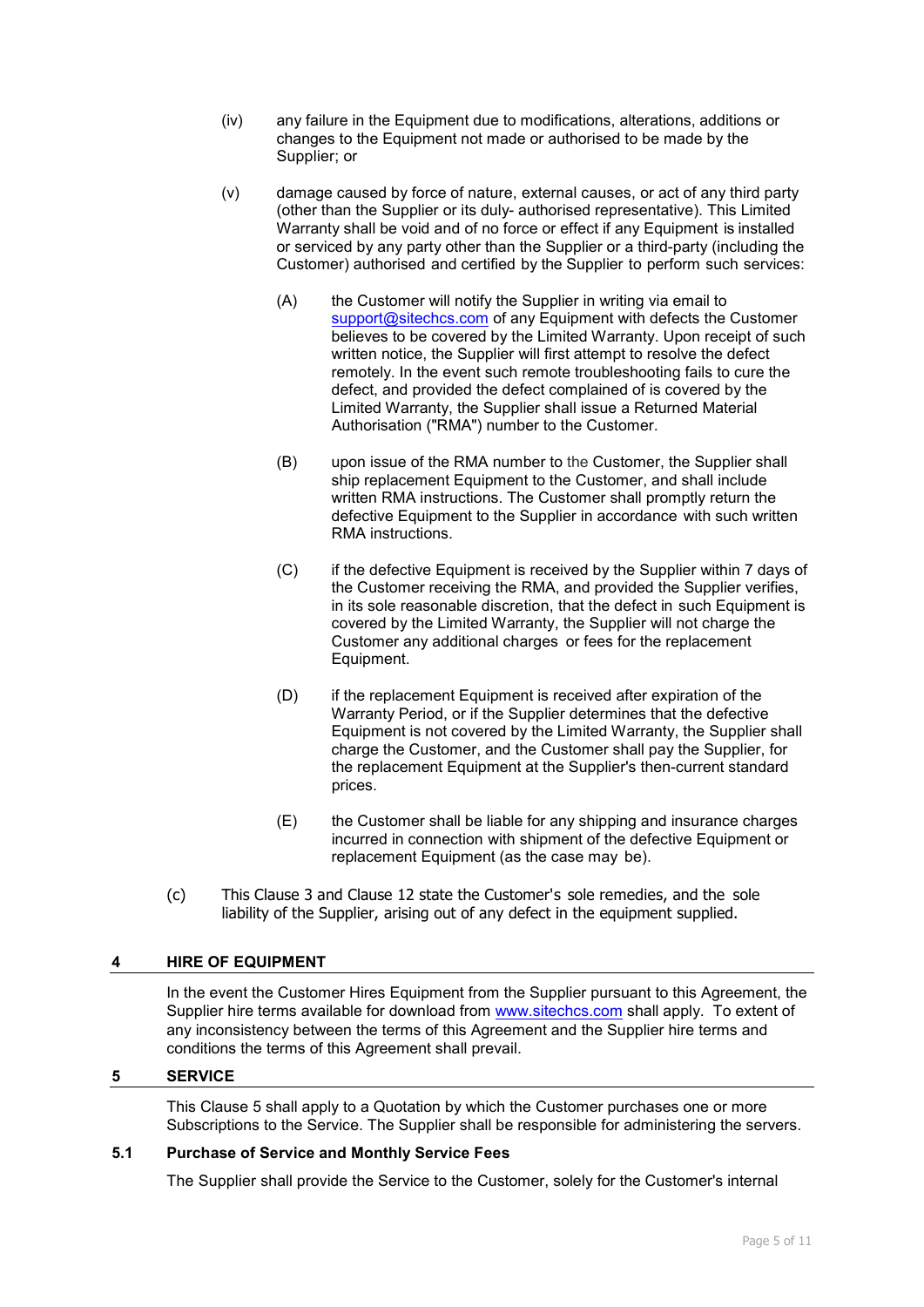business use, for up to the number of nodes and with such enhancements or add-on services as are specifically set forth in each applicable Quotation. The Customer shall begin incurring Monthly Service Fees, and the Supplier shall begin invoicing the Monthly Service Fees, for Service purchased by the Customer upon the earlier of:

- (a) the date upon which the Service is made available to the Customer (which shall be no later than the date upon which any corresponding item(s) of Equipment are deployed), or
- (b) thirty (30) days after the date Equipment corresponding to such Service (if any) is shipped to the Customer. The first month of Service, which may be a partial month, shall be invoiced in arrears; thereafter, each Monthly Service Fee shall be invoiced in advance. Billing and payment terms shall be in accordance with Clause [7](#page-6-0) of this Agreement.

### **5.2 General and Technical Support**

General and technical support for the Service is available electronically and via telephone. Electronic requests may be submitted by email to [support@sitechcs.com.](mailto:support@sitechcs.com) Telephone requests may be submitted by calling, 1300 034 653, Monday through Friday from 8:00 a.m. to 6:00 p.m. AEST. The Supplier reserves the right to modify the general technical support services at any time without notice and in its sole discretion; provided, however, the Supplier shall use commercially reasonable efforts not to modify its support for the Service in such a manner as to have a material adverse impact on the Customer's use of the Equipment and/or Service purchased.

### **5.3 Suspension**

The Supplier may suspend or restrict the Service, without liability, if

- (a) the Customer materially breaches its obligations hereunder (provided, however, the Supplier shall provide the Customer with prior written notice of suspension by reason of the foregoing provision);
- (b) the Supplier determines in its sole discretion that the delivery of the Service or the Customer's use of the Service or Equipment is a threat to the normal operation of or otherwise compromises the Supplier network or any network used to provide the Service; or
- (c) the Supplier has reason to believe that the Customer, any of its agents or any third party is abusing the Service or Equipment or using the Service or Equipment fraudulently or unlawfully.

### <span id="page-5-1"></span>**6 TERM AND TERMINATION**

### <span id="page-5-0"></span>**6.1 Term and Termination**

- (a) Unless earlier terminated pursuant this Clause [6.1,](#page-5-0) the term of this Agreement shall commence on the date of execution of this Agreement and shall terminate sixty (60) days after expiration or termination of the Subscription Term applicable to the last active Subscription purchased.
- (b) The Customer or the Supplier may terminate this Agreement in the event the other party materially breaches its obligations under this Agreement and fails to cure such breach within thirty (30) days of the date such breaching party receives written notice of its breach from the non-breaching party.
- (c) The Supplier may terminate this Agreement immediately upon written notice to the Customer in the event that any proceeding is brought by or against the Customer under any applicable bankruptcy or insolvency laws, or in the event that the Customer makes an assignment for the benefit of creditors, or in the event that a trustee, administrator or receiver is appointed to administer the business or assets of the Customer.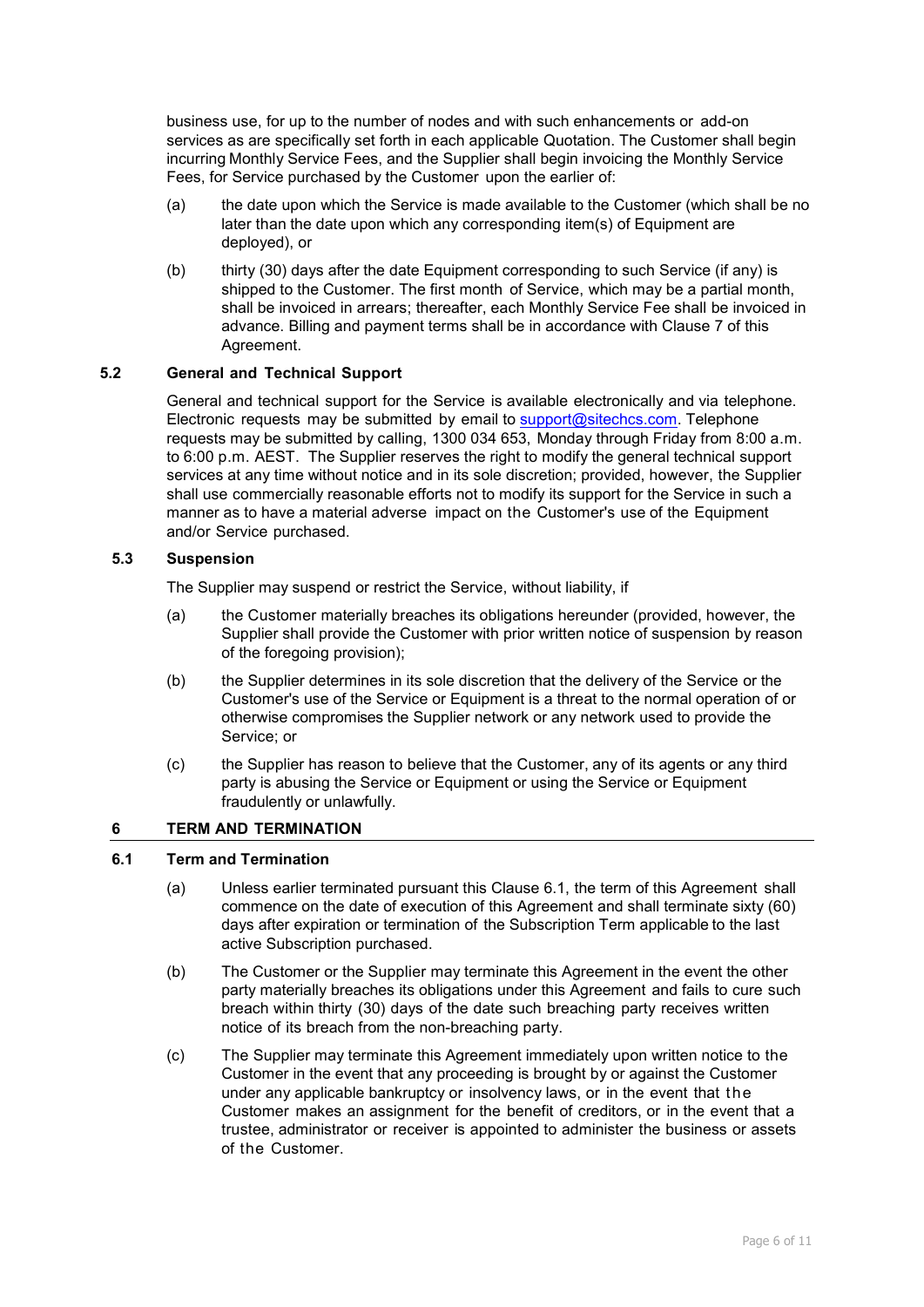(d) In the event this Agreement is terminated, all then-active Subscriptions shall be deemed to have been terminated as well.

## <span id="page-6-1"></span>**6.2 Termination of Subscriptions and Termination Fee**

The Customer may terminate a Subscription at any time during the initial Subscription Term by providing the Supplier with written notice of such termination not less than thirty (30) days prior to the effective date of such termination. In the event a Subscription is terminated by the Customer pursuant to this Clause [6.2,](#page-6-1) or in the event a Subscription is terminated by reason of the Supplier's termination of this Agreement under Clause [6.1,](#page-5-0) the parties acknowledge that the Supplier will suffer damage by reason of such termination and, therefore, the Customer will pay to the Supplier, as liquidated damages and not as a penalty, the Termination Fee applicable to such terminated Subscription, which fee the parties agree and acknowledge is a genuine pre-estimate of the damage that the Supplier will suffer by reason of such termination.

### **6.3 Effect of Termination**

The provisions of Clauses [6,](#page-5-1) [7,](#page-6-0) [8,](#page-6-2) [9,](#page-7-0) [10,](#page-8-1) [12,](#page-8-0) [13,](#page-9-0) [14,](#page-10-1) [15,](#page-10-0) [1 6](#page-11-0) of this Agreement, and all payment obligations incurred under this Agreement or under any applicable Quotation survive the expiration or termination of this Agreement and any applicable Quotations for any reason.

## <span id="page-6-0"></span>**7 FEES PAYMENTS INVOICING TAXES**

- (a) The Customer shall pay all charges and fees for Implementation, Equipment and/or Service purchased by the Customer pursuant to each applicable Quotation in Australian dollar, unless otherwise specified by the Supplier in a Quotation.
- (b) The Supplier shall invoice amounts due under each Quotation to the billing address as is provided in such Quotation. Invoices are due and payable within thirty (30) days from the end of the month in which the invoice is rendered.
- (c) The Supplier does not waive its right to collect the full amount due if the Customer pays late or pays part of the debt recovery and/or invoice, even if the Customer writes the words "Paid in Full" (or similar words) on any correspondence or payment to the Supplier. The Customer shall pay for all reasonable costs of collection, including legal fees, incurred by the Supplier in connection with its collection of amounts due under this Agreement.
- (d) The charges, fees and prices are exclusive of all federal, state and local withholding, excise, sales, use and similar taxes (including goods and services tax (**GST**), fees and surcharges imposed by any governmental authority. The Customer must pay all such taxes, fees and surcharges arising out of the Customer's purchase of Equipment and/or Service, unless the Customer can show documentation satisfactory to the Supplier that it is exempt from same.
- (e) If GST is payable in connection with any supply made under or in connection with this Agreement, an amount on account of such GST must also be paid by the person receiving the supply as invoiced to that person, subject to receipt by that person of a properly rendered tax invoice.

## <span id="page-6-2"></span>**8 CUSTOMER ACKNOWLEDGEMENTS**

### **8.1 General**

The Customer expressly consents to the provision of monitoring services and information as contemplated under this Agreement and the Quotation(s) and in connection with the Customers use of the Service. The Customer acknowledges:

- (a) the Supplier is not responsible for the terms, conditions, obligations, or performance of or arising under agreements between the Customer and any wireless or cellular network or airtime provider in connection with the Service;
- (b) functionality of the Equipment and/or Service is limited to and by the functionality and limitations of the power supply, wireless networks, carrier services, and the Internet;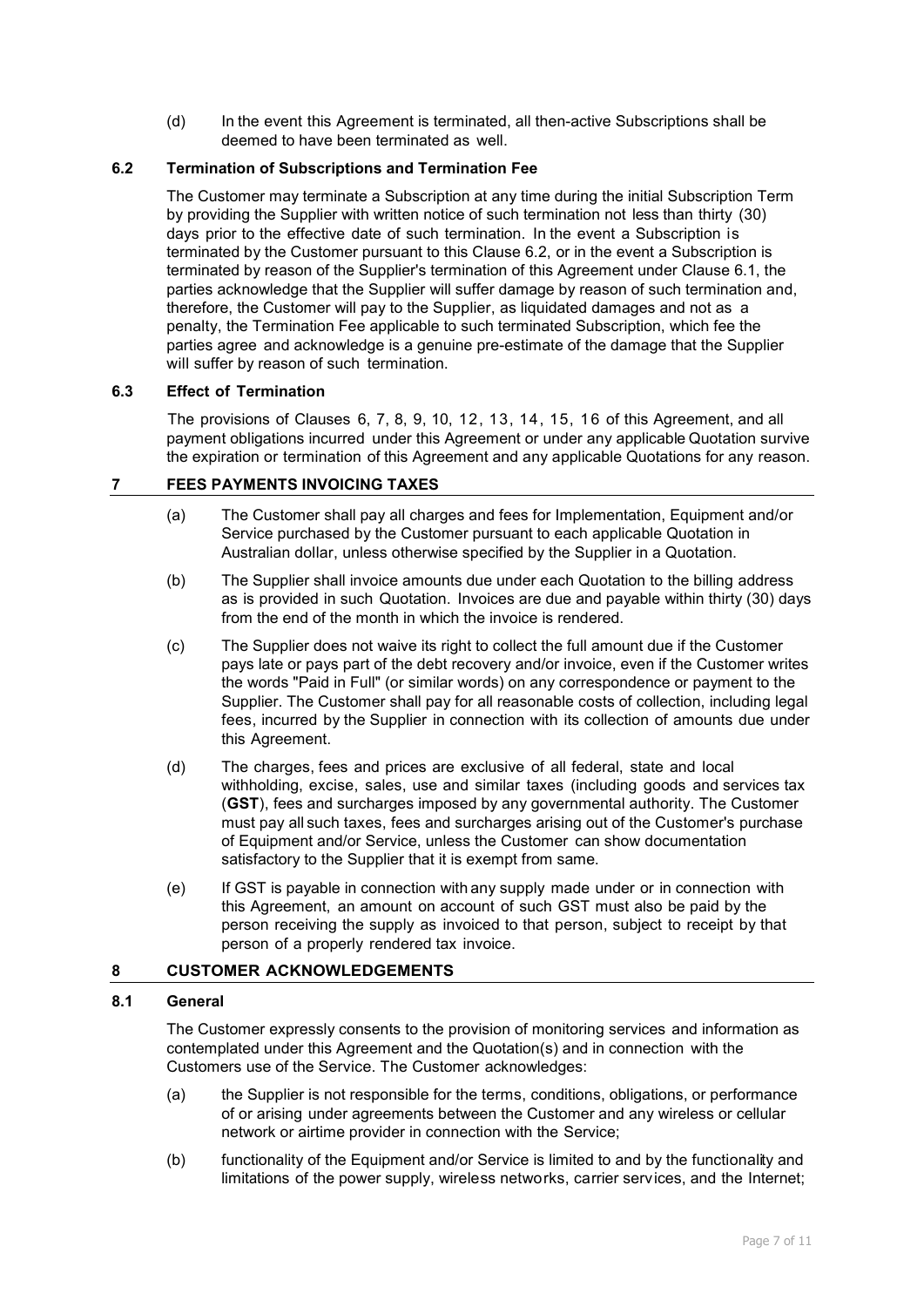- (c) data produced by the Service is capable of being intercepted by third parties without knowledge or permission from the Supplier;
- (d) wireless networks and coverage, satellite coverage, and internet access that are necessary for use and operation of the Equipment and/or Service may be interrupted, terminated or restricted or the quality of the transmission may be diminished at any time. Actual coverage and operation of the Service may depend on system availability and capacity, system and equipment upgrades, repairs, maintenance, modifications and relocation, the Customer's equipment, terrain, signal strength, structural conditions, weather and atmospheric conditions, governmental regulations, suspected fraudulent activities, the Customer interference or obstruction of Equipment, acts of God and other conditions beyond the Supplier's reasonable control.

### **8.2 Privacy**

The Customer acknowledges that use of the Equipment and/or Service may have user privacy implications. Whether and to what extent, a user's privacy rights are implicated may be affected by such things as:

- (a) the use to which the Service is put;
- (b) the information that is gathered by the Service;
- (c) the dissemination of information that is gathered;
- (d) the actions that are taken based upon the information gathered;
- (e) the user's knowledge and/or consent to such monitoring;
- (f) the policies and procedures that have been implemented and communicated by the administrator; and
- (g) current federal and state laws, regulations and constitutional rights applicable to the user.

The Customer must ensure that it obtains all necessary consents from individuals that allow the Supplier to collect and use personal information that the Customer provides to the Supplier in connection with this Agreement.

### <span id="page-7-0"></span>**9 SOFTWARE LICENSE**

- (a) All references to "purchase", "sale" of or "selling" Software shall mean the granting of a license set forth in this Clause [9.](#page-7-0) Subject to the terms and conditions of this Agreement and the payment of all fees required under this Agreement or any applicable Quotation, the Supplier hereby grants to the Customer, under the Supplier's intellectual property rights in and to the applicable Software, a limited, nontransferable, non-exclusive right and license, without the right to sublicense, to use the Software provided with the Equipment and/or Service solely in conjunction with the Customer's use thereof and access thereto, in object code form only, and solely for the Customer's internal business purposes during the term of this Agreement. The Customer receives no title or ownership rights to any Software. Except for the licenses granted in this Clause [9,](#page-7-0) all right, title and interest in the Software shall remain the exclusive property of the Supplier or its licensors.
- (b) The license set forth in Clause [9](#page-7-0) shall not include any right to and the Customer shall not:
	- (i) copy, reproduce, modify or create any derivative work of any Software;
	- (ii) sell, rent, lease, loan, license, sublicense, provide, distribute or otherwise transfer any Software to any third party;
	- (iii) use the Software for third-party training, commercial time-sharing or service bureau use;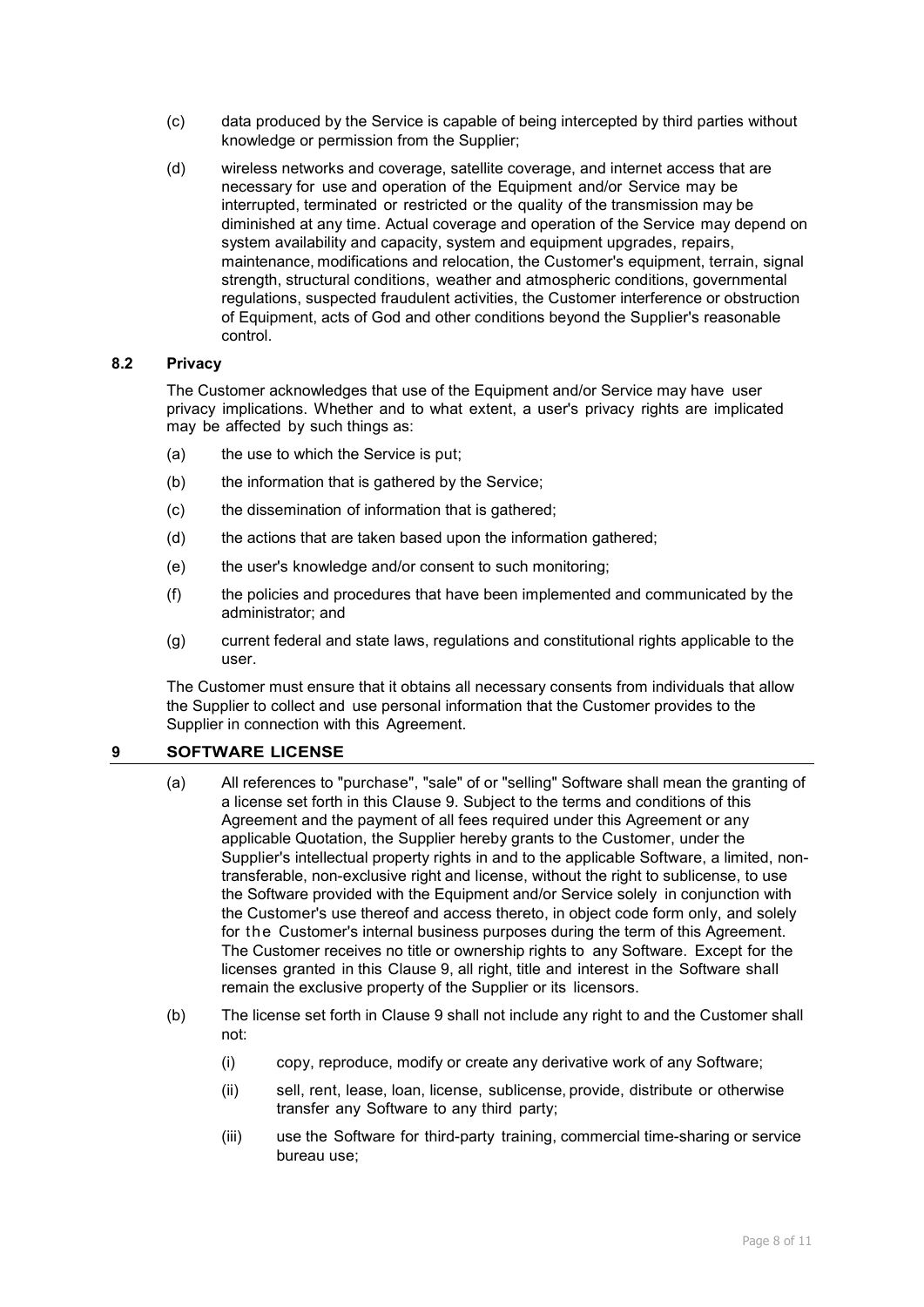- (iv) cause or permit the disassembly, decompilation, or reverse engineering of any Software or otherwise attempt to gain access to the source code of any Software; or
- (v) cause or permit any third party to do any of the foregoing.

### <span id="page-8-1"></span>**10 REPRESENTATIONS AND INDEMNITY**

Each party represents and warrants to the other party that:

- (a) such party has the full corporate right, power and authority to enter into this Agreement and to perform the acts required of it; and
- (b) when executed and delivered by such party, subject to applicable law (if any), this Agreement will constitute the legal, valid and binding obligation of such party, enforceable against such party in accordance with its terms. The Customer's use of the Equipment shall comply with all applicable local and foreign laws and regulations, including without limitation U.S. and Australian laws regarding the transmission of technical data and software that is exported or re-exported. The Customer shall not use the Equipment or Service for any unlawful, abusive or fraudulent purpose, including without limitation, in any way that:
	- (i) interferes with the ability of the Supplier to provide products and services to the Customer or to other customers; or
	- (ii) avoids the Customer's obligation to pay for the Equipment and/or Service. The Customer shall not create or use any software programs that automatically activate buttons on the Supplier website or any successor site that the Supplier identifies. The Customer shall not use, duplicate, or disclose any technical data, or any information on the construction or operation of the Equipment or the Service disclosed by the Supplier to the Customer for any purposes other than for the installation, operation or maintenance thereof. The Customer represents and warrants that it will not use, or permit to be used, the Equipment or Service for High Risk Activities. The Customer jointly and severally, shall indemnify and hold harmless the Supplier from any loss or damage to the Customer or any third party resulting from the Customer's misuse of the Equipment and/or Service.

### **11 COVERAGE AND DATA TRANSMISSION**

The Equipment, Service, and the Supplier's continuing obligation to provide same, are dependent on the availability and coverage of wireless networks, and the availability of positioning systems and the Internet, which are owned and operated by third parties. Wireless coverage areas are approximate and do not cover significant portions of Australia. The Supplier will not be responsible for the unavailability, termination or performance degradation of or limits in wireless networks, wireless coverage, positioning systems or the Internet. The Customer shall be solely responsible for obtaining wireless data transmission services under service plan(s) and from such wireless carrier(s) as may be designated by the Supplier, and for maintaining such wireless data transmission services.

## <span id="page-8-0"></span>**12 DISCLAIMER OF WARRANTIES**

Except as expressly set forth in this agreement, to the maximum extent permitted by law, the Supplier makes and the Customer receives no representations or warranties, express, implied, statutory or otherwise, with respect to any equipment or service, and the Supplier specifically disclaims all other warranties and representations, including without limitation any implied warranty of merchantability, fitness for a particular purpose or non-infringement, and any warranties arising from a course of dealing or usage of trade. The Supplier does not warrant that use of the equipment or service will be error-free or uninterrupted. Nothing in this Agreement shall be construed as providing or intending to provide any limited warranties to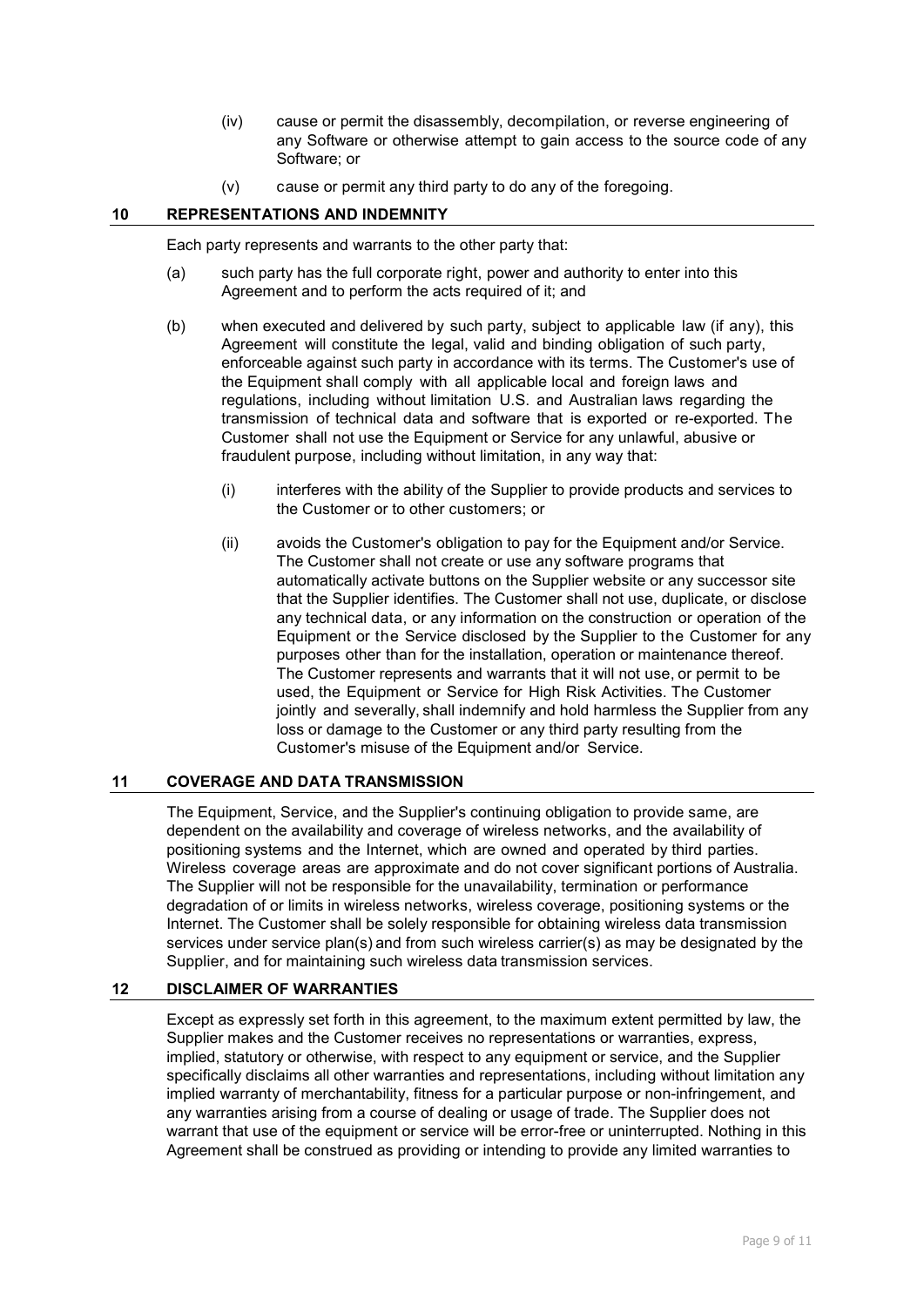any customer(s) or end user(s) of customer, except to the extent otherwise set forth in this agreement.

The Supplier's liability in relation to mandatory implied terms is limited, at the Supplier's option, in the case of goods to either:

- (a) replacement or repair of the goods; or
- (b) payment of the cost of replacing or repairing the goods.

In the case of services, to either:

- (a) resupply of the services; or
- (b) payment of the cost of resupply of the services.

#### <span id="page-9-0"></span>**13 INTELLECTUAL PROPERTY INDEMNITY**

#### <span id="page-9-1"></span>**13.1 Indemnification**

The Supplier shall indemnify the Customer from and against any finally adjudicated loss, damage, liability or expense on account of any claim(s), and shall defend any suit and dispose of any claim(s) or other proceedings, arising from an allegation that the Customer's use of Equipment and/or Service in accordance with this Agreement infringes any Australian patent, copyright, or other proprietary right. In the event that the Equipment or Service is, or in the Supplier's opinion is likely to be, enjoined due to the type of infringement described in this Clause [13.1,](#page-9-1) the Supplier, at its option and expense, may procure for the Customer:

- (a) the right under such patent or copyright to use the infringing Equipment or Service;
- (b) modify the infringing Equipment or Service so that they become non-infringing;
- (c) replace the infringing Equipment or Service with functionally equivalent non-infringing products or services; or
- (d) if the Supplier determines that the foregoing alternatives are not reasonably available, accept return of the infringing Equipment or cancellation of the infringing Service, or applicable part thereof, and refund the aggregate payments paid for such Equipment less an amount equal to the total purchase price for such Equipment multiplied by the percentage of the Subscription Term relating to the returned Equipment that had elapsed as of the date of return of such Equipment. The Supplier will not be liable for any costs or expenses incurred without its prior written authorisation.

#### **13.2 Exceptions**

Notwithstanding the provisions of Clause [13.1](#page-9-1) above, the Supplier will have no liability to the extent that any claim or action would have been avoided but for:

- (a) the combination, operation or use of the Equipment or Service with any other product(s) or service(s) not provided by the Supplier;
- (b) modification of the Equipment or Service after delivery by the Supplier, unless such modification is performed by the Supplier or a duly authorised the Supplier agent and authorised in advance in writing by the Supplier; or
- (c) incorporation of the Equipment or Service into any of the Customer's own product(s) or service(s).

## **13.3 Entire Liability**

The provisions of this clause [13](#page-9-0) state the entire liability and obligations of the Supplier and the exclusive remedy of the Customer with respect to any alleged infringement of any patents, copyrights, trademarks or other intellectual property rights by the Equipment or Service, or any part thereof.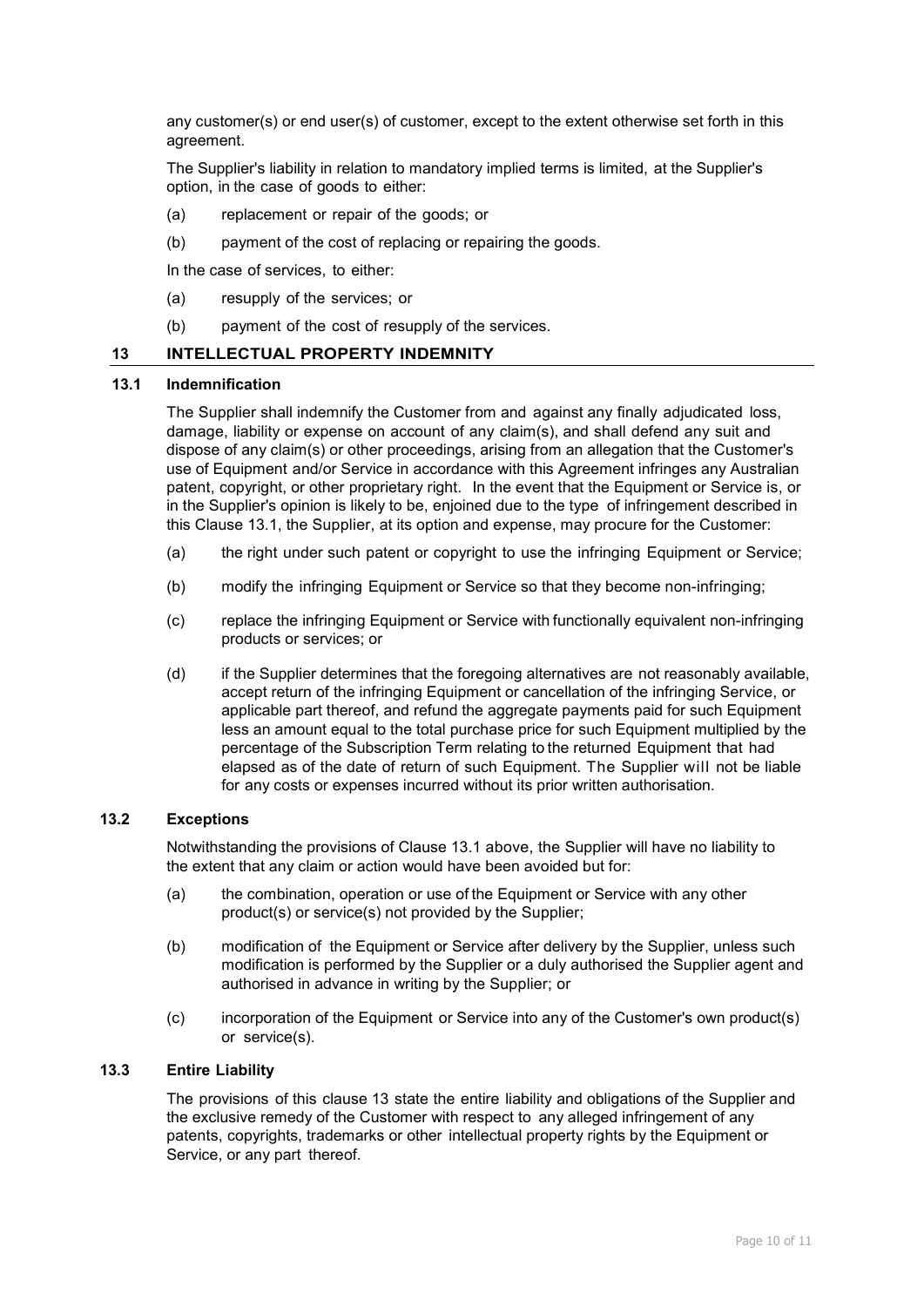### **13.4 Procedure**

The Supplier's indemnification obligations under this clause [13](#page-9-0) shall be subject to and conditioned upon the Customer:

- (a) giving the Supplier sole control of any such claim, suit or proceeding or settlement negotiations;
- (b) notifying the Supplier promptly in writing of such claim, suit or proceeding and giving the Supplier authority to proceed;
- (c) at the Supplier's reasonable expense, giving proper and full information and assistance to settle and/or defend any such claim, suit or proceeding; and
- (d) agreeing not to enter into any settlement of such claim, suit or proceeding.

#### <span id="page-10-1"></span>**14 LIMITATION OF LIABILITY**

Neither party is liable for costs of procurement of substitute products or services, nor for any loss of business, loss of use of data, interruption of business, lost profits or goodwill, or indirect, special, incidental, exemplary or consequential damages of any kind arising out of this agreement or any service order, regardless of the form of action (including negligence) and even if such party has been advised of the possibility of such loss, and notwithstanding any failure of essential purpose of any limited remedy. Each party's liability to the other for any claim for loss or damage made in connection with this Agreement (for contract, tort, under statute or otherwise) is limited to \$5 million. This cap does not apply in the event of:

- (a) death or personal injury;
- (b) fraud;
- (c) breach of third-party intellectual property rights; and
- (d) wilful breach of this Agreement.

### <span id="page-10-0"></span>**15 CONFIDENTIALITY**

### **15.1 Confidential Information.**

"Confidential Information" of a party shall mean any information disclosed by that party to the other pursuant to this Agreement or pursuant to any Quotation which is in written, graphic, machine readable or other tangible form and is marked "Confidential", "Proprietary" or in some other manner to indicate its confidential nature. Confidential Information may also include oral information disclosed by one party to the other pursuant to this Agreement or any Quotation, provided that such information is designated as confidential at the time of disclosure and is reduced to writing by the disclosing party within a reasonable time (not to exceed thirty (30) days) after its oral disclosure, and such writing is marked in a manner to indicate its confidential nature and delivered to the receiving party. The terms and conditions of this Agreement and of each applicable Quotation shall be considered Confidential Information of the Supplier.

#### **15.2 Nondisclosure**

Each party shall treat as confidential all Confidential Information of the other party, shall not use such Confidential Information except as set forth in this Agreement, and shall not disclose such Confidential Information to any third party. Without limiting the foregoing, each of the parties shall use at least the same degree of care that it uses to prevent the disclosure of its own confidential information of like importance to prevent the disclosure of Confidential Information disclosed to it by the other party under this Agreement, which shall in no event be less than reasonable care. Each party shall promptly notify the other party of any actual or suspected misuse or unauthorised disclosure of the other party's Confidential Information.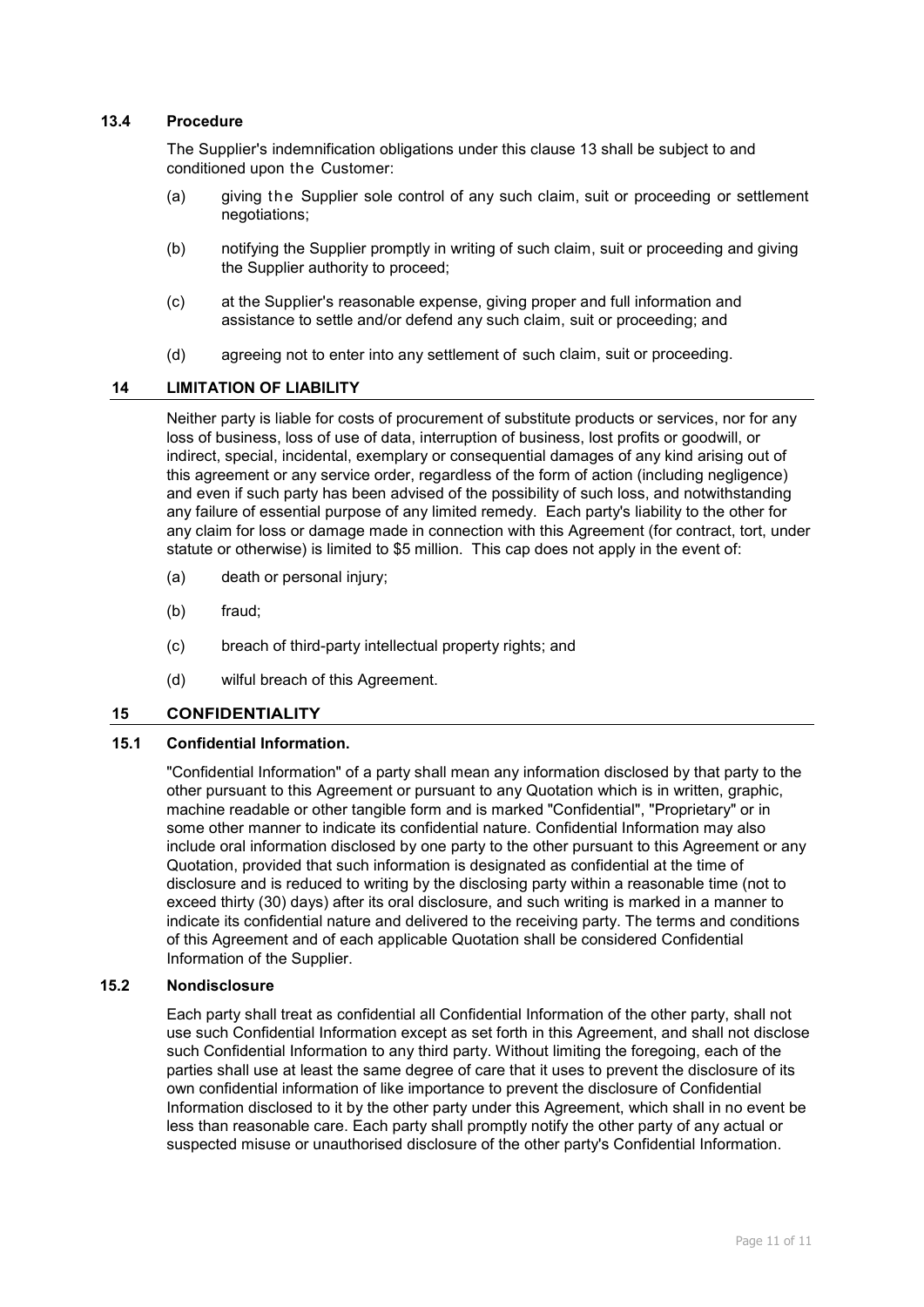### **15.3 Exceptions**

Notwithstanding the above, neither party shall have liability to the other about any Confidential Information of the other which the receiving party can prove:

- (a) was in the public domain at the time it was disclosed or has entered the public domain through no fault of the receiving party;
- (b) was known to the receiving party, without restriction, at the time of disclosure;
- (c) is disclosed with the prior written approval of the disclosing party; or
- (d) is disclosed pursuant to the order or requirement of a court, administrative agency, or other governmental body; provided, however, that the receiving party shall provide prompt notice thereof to the disclosing party to enable the disclosing party to seek a protective order or otherwise prevent or restrict such disclosure. Notwithstanding anything in this Agreement or any applicable Quotation to the contrary the Supplier may disclose to the Customer any Confidential Information under any applicable Quotation, without liability or obligation hereunder.

#### **15.4 Remedies**

Any breach of the restrictions contained in this Clause [1 5](#page-10-0) is a breach of this Agreement, which may cause irreparable harm to the non-breaching party. Any such breach shall entitle the non-breaching party to injunctive relief in addition to all legal remedies.

#### <span id="page-11-0"></span>**16 PERSONAL PROPERTY SECURITIES ACT 2009 (CTH) (PPSA)**

- (a) The Supplier retains title in the Equipment delivered under this Agreement until the Customer has paid:
	- (i) the Purchase Price of the Equipment; and
	- (ii) all other money owed by the Customer to the Supplier.
- (b) The Supplier and the Customer acknowledge and agree that this clause:
	- (i) secures the Purchase Price of the Equipment; and
	- (ii) creates a Purchase Money Security Interest in the Equipment.
- (c) The Supplier and the Customer further acknowledge and agree that this Agreement may also create a Security Interest in the Equipment that is not a Purchase Money Security Interest.
- (d) The Customer is liable for, and indemnifies the Supplier from and against, all loss or damage (including legal costs) incurred or suffered by the Supplier and arising from any act or omission of the Customer in connection with the Supplier exercising its rights under this clause or attempting to do so.
- (e) The parties acknowledge and agree that the PPSA provisions contained in this Agreement (including confidentiality obligations) also apply to the transactions contemplated by this document and the Quotation.

#### **17 NOTICES**

All notices given pursuant to the Agreement must be in writing and will be properly served if delivered personally, posted, sent by facsimile or e-mailed to the other party at the address or facsimile number or email address set out in the Agreement or as otherwise notified in writing by the intended recipient.

A notice sent by post will be deemed to have been given on the third Business Day after posting except in the case of international post, which will be deemed to have been given on the fifth Business Day after posting where sent by airmail.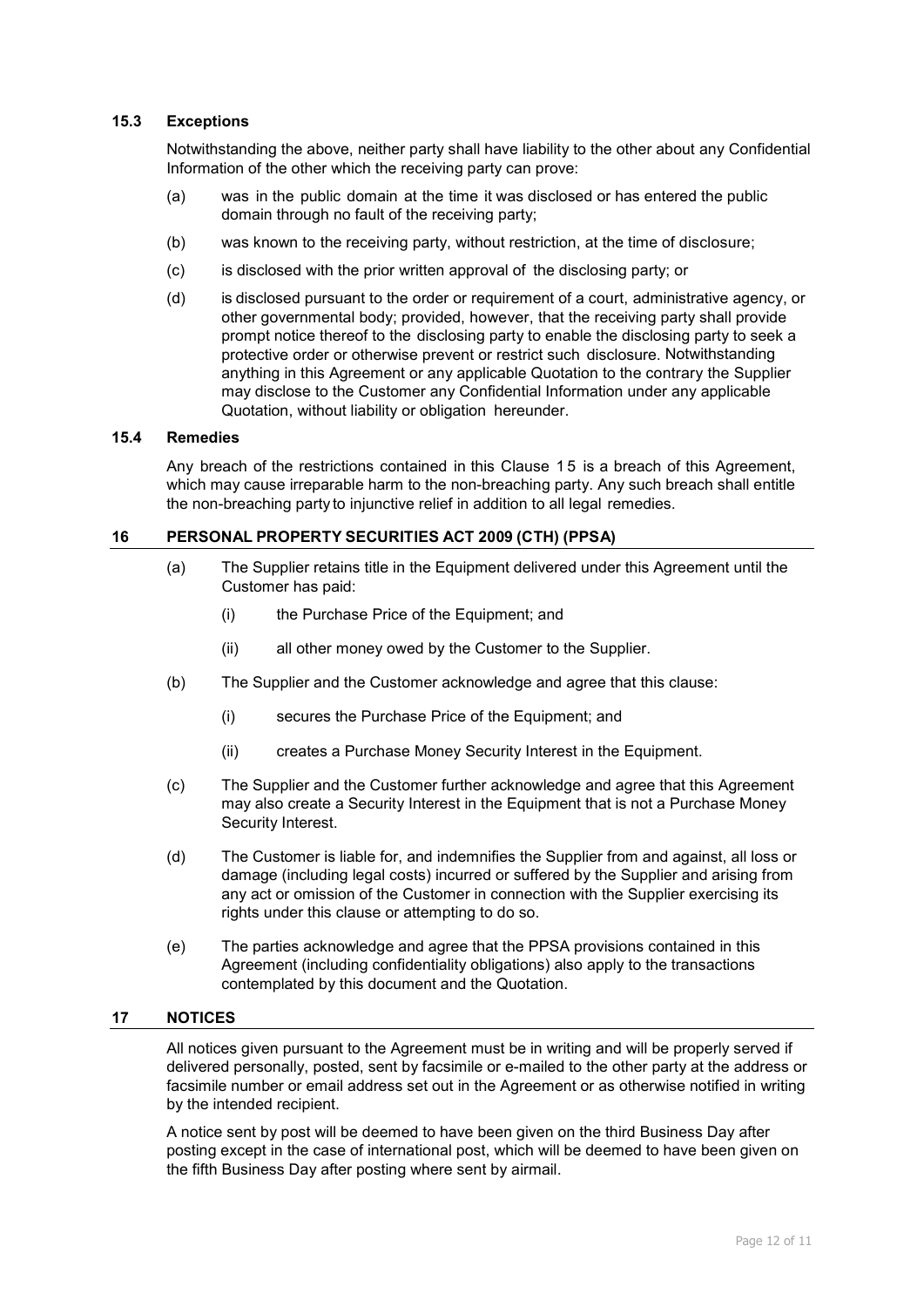A notice sent by facsimile transmission will be deemed to have been given upon confirmation by the sending machine of successful transmission of the total number of pages of the notice.

A notice sent by e-mail will be deemed to have been given on confirmation that the email transmission has been received.

A facsimile or email sent after 17.00hrs on a Business Day or on a day which is not a Business Day will be deemed received at 09.00hrs on the following Business Day.

#### **18 GENERAL**

### **18.1 Benefit of Agreement held on trust**

The Customer accepts the benefit of the Agreement on behalf of its Associated Entities and Personnel and holds the benefit of the Agreement on trust for its Associated Entities and Personnel and may enforce the Agreement in its own name and in the name of (or for the benefit of) any of its Associated Entities or Personnel.

#### **18.2 Severability**

If one or more provisions of this Agreement are held to be unenforceable under applicable law, the parties agree to renegotiate such provision in good faith. If the parties cannot reach a mutually agreeable and enforceable replacement for such provision, then:

- (a) such provision shall be excluded from this Agreement,
- (b) the balance of the Agreement shall be interpreted as if such provision were so excluded; and

the balance of the Agreement shall be enforceable in accordance with its terms. Any waiver by either party of a breach of any provision of this Agreement will not operate as or be construed to be a waiver of any other breach of that or any other provision of this Agreement.

#### **18.3 No merger**

The rights and obligations of the parties under the Agreement do not merge on completion of any transaction contemplated by the Agreement.

#### **18.4 No Waiver**

Time is of the essence of the Agreement, except that no delay by either party in exercising any right or power will operate as a waiver of that right or power. Nor will any single or partial exercise of any right or power by either party preclude any other or further exercise of that right or power.

### **18.5 Variation**

A variation of any term of the Agreement must be in writing and signed by the parties.

#### **18.6 Transfer Assign or Delegate Agreement**

- (a) The Customer shall not transfer, assign or delegate this Agreement or any Quotation, or any rights or obligations, in whole or in part, whether voluntarily, by operation of law or otherwise, without the prior written consent of the Supplier. Any such purported assignment without such prior written consent shall be null and void. Subject to the foregoing, the terms and conditions of this Agreement shall be binding upon and inure to the benefit of the parties' permitted successors and assigns.
- (b) Any modifications of this Agreement must be in writing and signed by the duly authorised representative of the Customer and an authorised representative of the Supplier; provided, however, that the Supplier may modify this Agreement from time to time as reasonably necessary to comply with applicable laws and regulations. The Supplier shall provide the Customer with written notice of such modifications as is reasonably practicable.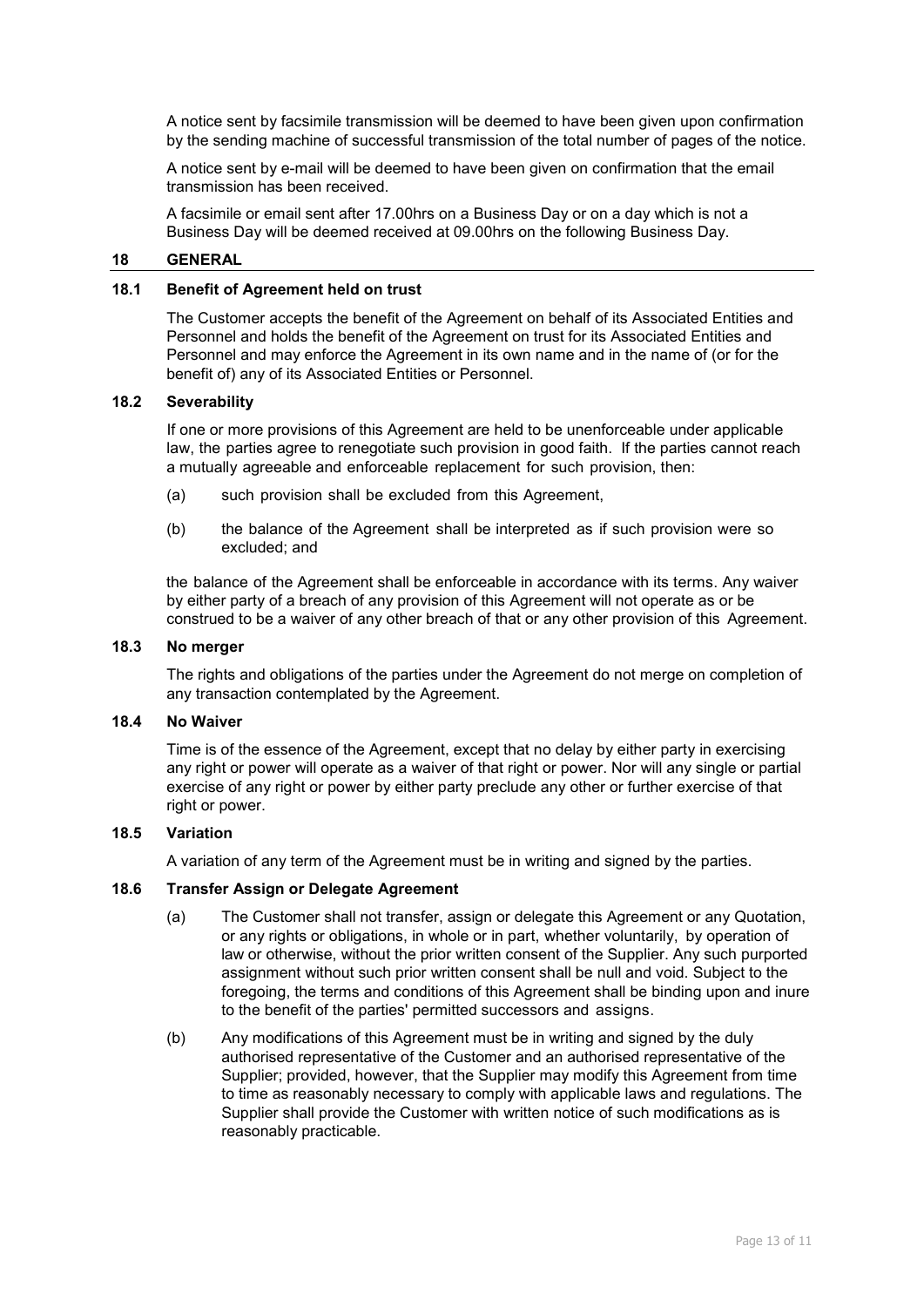### **18.7 Further actions**

Each party must, at its own expense, do all things and execute all documents necessary to give full effect to the Agreement and the transactions contemplated by it.

### **18.8 Survival**

Any indemnity or any obligation of confidence under the Agreement is independent and survives termination of the Agreement. Any other term by its nature intended to survive termination of the Agreement survives termination of the Agreement.

### **18.9 Entire agreement**

This Agreement and all Quotations constitute the entire agreement between the Supplier, and the Customer and supersedes all previous agreements, understandings, statements, communications, representations and proposals, whether oral or written, between the Customer and the Supplier with respect to the subject matter hereof.

### **18.10 Counterparts**

The Agreement may be executed in any number of counterparts.

## **18.11 Governing Law**

This Agreement will be governed by and construed in accordance with the laws of Queensland. Each Party submits to the non-exclusive jurisdiction of the courts of Queensland.

### **18.12 Force Majeure**

Notwithstanding anything else in this Agreement and excluding obligations to pay fees when due hereunder, no default, delay or failure to perform on the part of either party shall be considered a breach of this Agreement if such default, delay or failure to perform is shown to be due to causes beyond the reasonable control of such party, including without limitation, failure of a wireless network or the Internet, strikes, lockouts or other labour disputes, riots, civil disturbances, actions or inactions of governmental authorities or suppliers, epidemics, war, acts of terrorism, embargoes, severe weather, fire, earthquakes, acts of God or the public enemy, nuclear disasters, or default of a common carrier.

#### **18.13 Use of Customer Data**

Use of the Customer data arising from the Service shall be governed by the Supplier Privacy Policy as may be modified from time to time, available upon request.

### **18.14 Independent advice**

Each party acknowledges and represents that, in executing this Agreement, it has had the opportunity to seek advice as to its legal rights from legal counsel and that the person signing on its behalf has read and understood all of the terms and provisions of this Agreement. This Agreement shall not be construed against any party by reason of the drafting or preparation thereof.